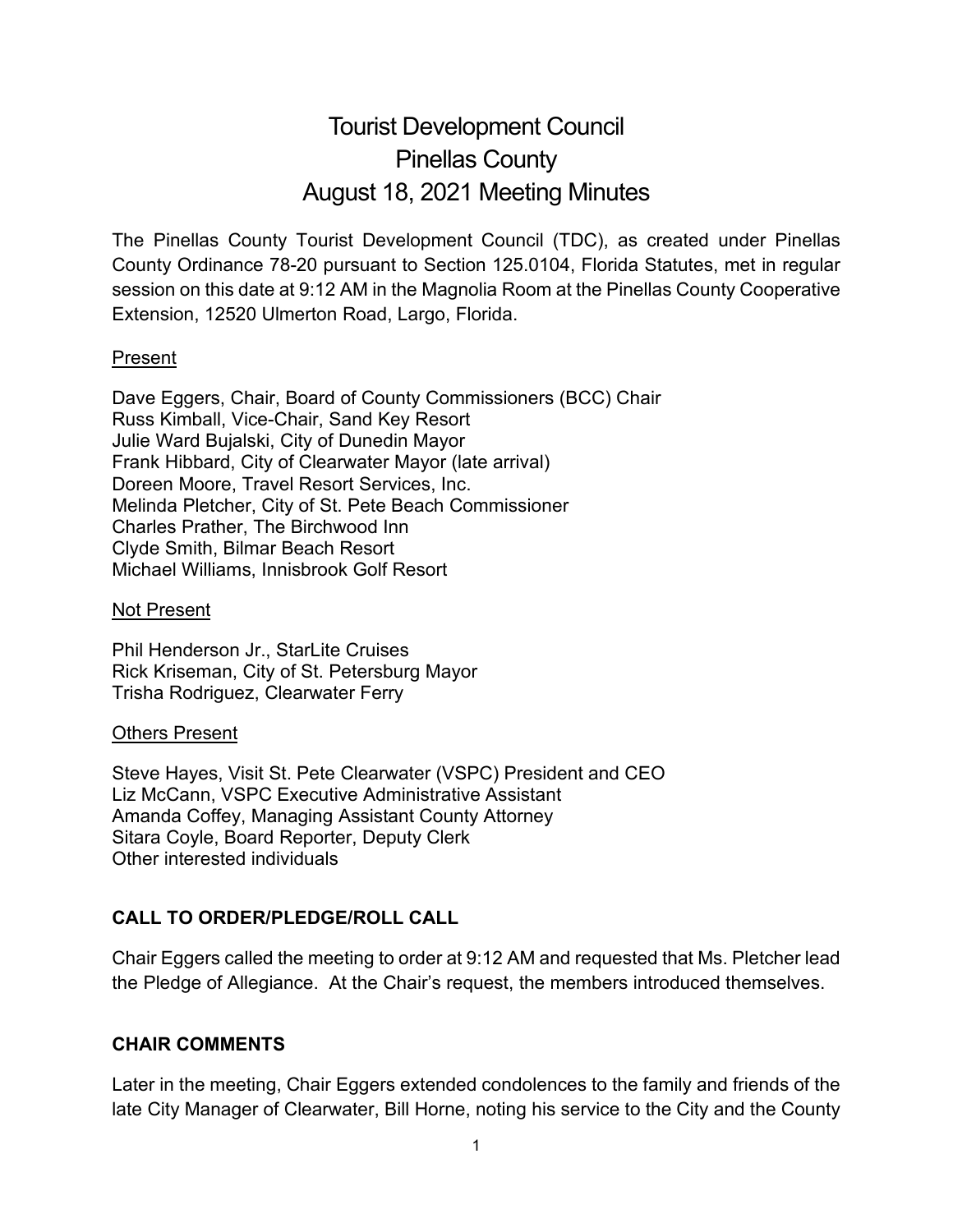and asked for a moment of silence in his honor; whereupon, Mayor Hibbard and Mr. Kimball provided remarks.

#### **MINUTES OF THE JULY 21, 2021 REGULAR MEETING**

Ms. Moore moved, seconded by Mr. Kimball, that the minutes be approved. Upon call for the vote, the motion carried unanimously.

#### **PUBLIC COMMENTS**

Responding to the Chair's call for public comment, David O'Neill, St. Petersburg, appeared and indicated that he is the Director of the University of South Florida Bishop Center for Ethical Leadership at the Muma College of Business, provided information regarding the University's Hospitality Leadership Program, and requested the Council's support for the program.

# **VSPC PRESIDENT AND CEO REPORT**

#### Red Tide Update

Deviating from the agenda and at the request of Chair Eggers, Public Works Department Director Kelli Hammer Levy referred to a PowerPoint presentation titled *Red Tide Update* and discussed the planning efforts, County's response, and current status of red tide, noting that over 1,800 tons of marine debris have been collected thus far. She provided background information and the current status of the industrial site at the former Piney Point phosphate plant, relating that there have been numerous releases of toxic wastewater from the site into Tampa Bay; and that the most recent release occurred in April 2021, resulting in a discharge of over 200 tons of nitrogen; whereupon, she discussed the timeline of algae blooms and other events directly related to the release in April.

In response to queries and comments by the members, Ms. Levy indicated that the Department of Environmental Protection has filed a complaint against the owners of Piney Point; that the facility has been under a consent order, requiring the removal of all toxic wastewater by 2019, which has not been completed; and that the growth of the red tide will dissipate as the ocean water gets colder, and Mr. Hayes provided input.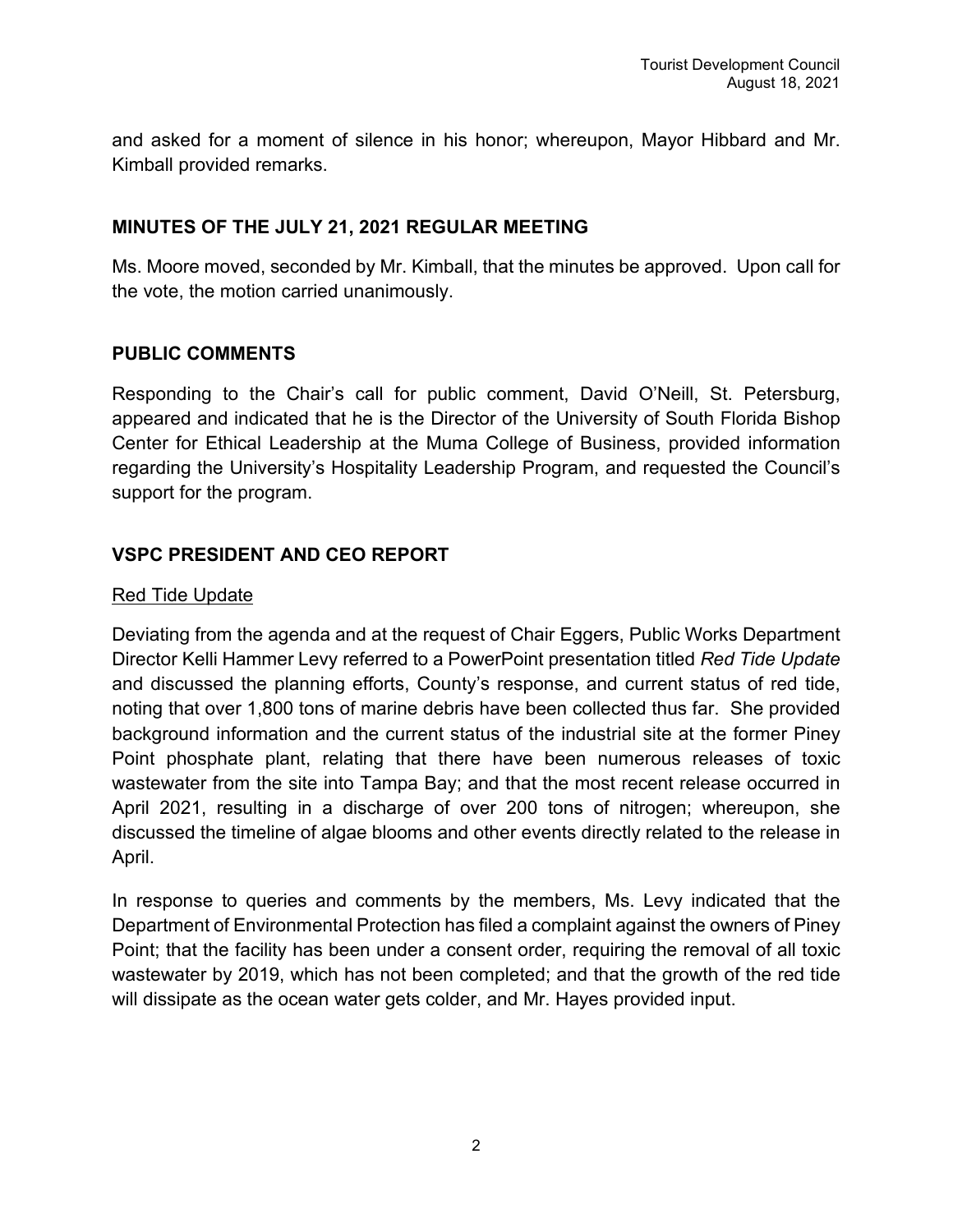# **ELITE EVENTS FUNDING PROGRAM**

## St. Pete BikeFest

Mr. Hayes provided background information regarding the request for an increase in funding through the Elite Events program for the St. Pete BikeFest from a Category Three event to a Category Two. Attorney Coffey advised the Board of how they can take action on the matter, noting that the Board should waive the guidelines relating to accepting a recommendation from the Elite Events Funding Subcommittee should the Board wish to move forward without input from the subcommittee, and discussion ensued.

OCC Road House and Museum Manager Keith Overton appeared and indicated that he is the applicant for the St. Pete BikeFest event; and that he submitted the application for Category Three funding prior to the release of a Destination Analysts study, which indicated that the event qualifies for Category Two funding.

Mr. Kimball moved, seconded by Mr. Williams, to waive the guidelines requiring Subcommittee review and recommend approval of the increase in funding to the BCC for Category Two funding in the amount of \$75,000.00. Upon call for the vote, the motion carried unanimously.

*Mr. Hibbard arrived at 10:03 AM.*

# **FINANCE COMMITTEE REPORT**

Mr. Hayes referred to budget documents included in the agenda packet and discussed revenues and expenses for July 2021, highlighting that Tourist Development Tax (TDT) revenues have surpassed historical numbers when compared to 2019 and 2020; and that Travel, Advertising and Marketing, Elite Events, and Direct Sales projected expenses are under budget and expected to stay that way due to the cancellation of certain events or programs, resulting in decreased staff travel.

Responding to queries by the members, Budget and Management Analyst Jim Abernathy, with input from Mr. Hayes, indicated that June 2020 TDT collections were 45% higher than that of 2019; that projected collections are about \$70 million, surpassing the budgeted amount of \$52 million; and that the \$4 million reallocated from the capital reserves to the operating reserves will be returned with the Fiscal Year 2022 budget.

Discussion ensued regarding the impact of the rising number of COVID cases on bookings and traveler confidence for the remainder of the year.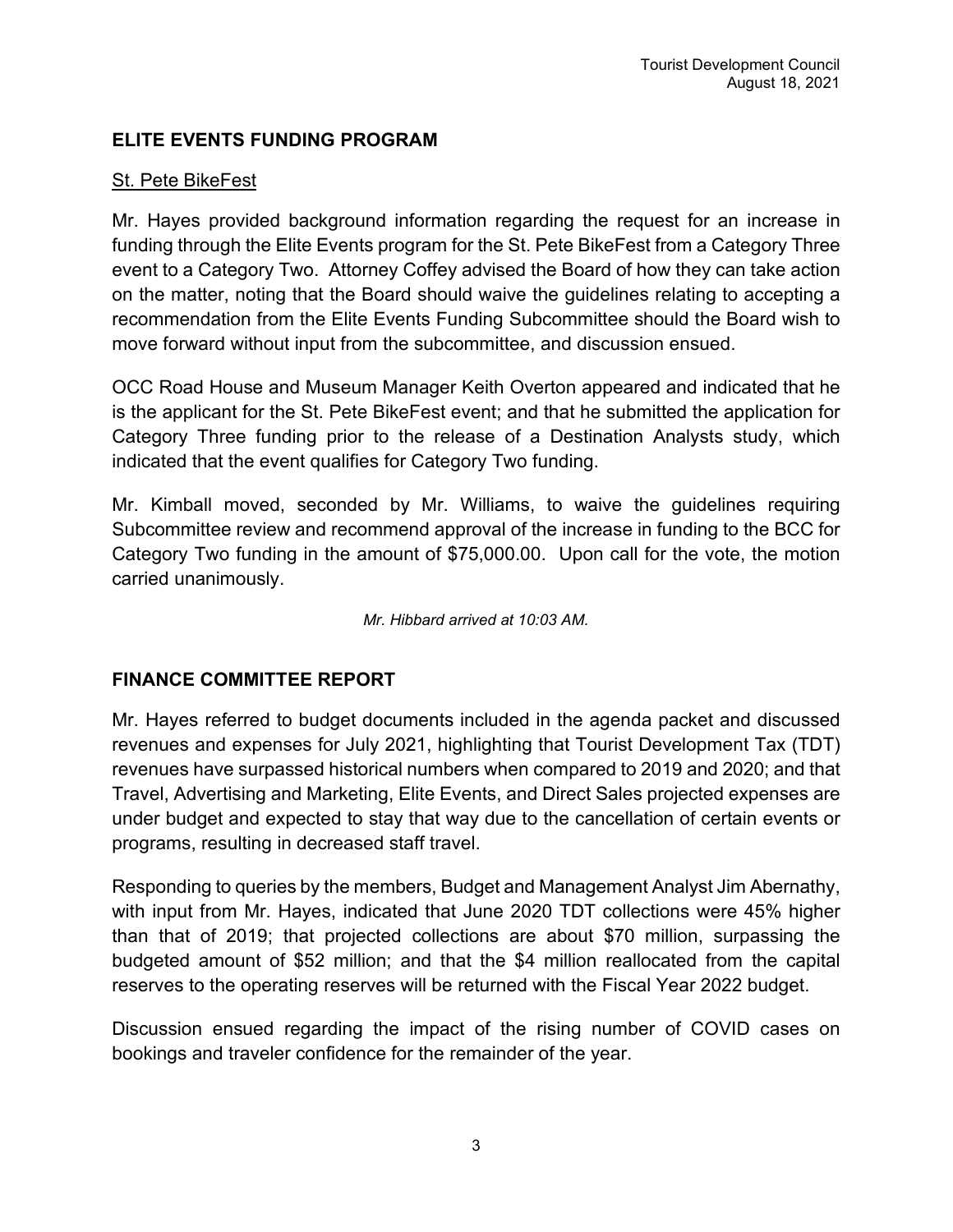# **DEPARTMENT UPDATES**

Convention and Visitors Bureau (CVB) Division Manager Suzanne Hackman announced that Brian Hilterbrandt, CVB's newest Sales Representative, will be focused on the Florida market of travelers for meetings and conventions; whereupon, Mr. Hilterbrandt introduced himself, citing his prior work experience.

*Ms. Pletcher left the meeting at 10:38 AM.*

# **VSPC PRESIDENT AND CEO REPORT**

#### Key Destination Metrics

Referring to a PowerPoint presentation titled *Tourism Economic Snapshot August 2021 TDC Meeting*, Mr. Hayes reviewed June 2021 statistical data regarding TDT collections, hotel and vacation rental occupancy, average daily rates, and top origin arrival markets into the area from out of state and provided visitor profile comparisons between June 2021 and 2019.

In response to comments by Mayor Bujalski regarding the representation of north county in the statistical data, Mr. Hayes related that he would inquire which locations are represented in the data and present that information at the next meeting.

#### September TDC Meeting

Mr. Hayes indicated that Destination Analysts will present data and other information pertaining to the first half of 2021; and that BVK and Miles Partnership will conduct a presentation regarding creative and strategic messaging for the beginning of 2022.

#### Workshops to be Scheduled

Mr. Hayes related that the Fiscal Year 2022 Capital Program and Fiscal Year 2023 Elite Events workshops are scheduled to be held immediately after the October and November TDC meetings, respectively.

#### General Comments

Responding to queries by the members, Mr. Hayes provided information regarding the continued effort to provide appropriate information to travelers about COVID-19, red tide, and hurricanes. He indicated that the Joint BCC and TDC meeting is scheduled for 9:30 AM on November 4, 2021 at the St. Petersburg Marriott Clearwater.